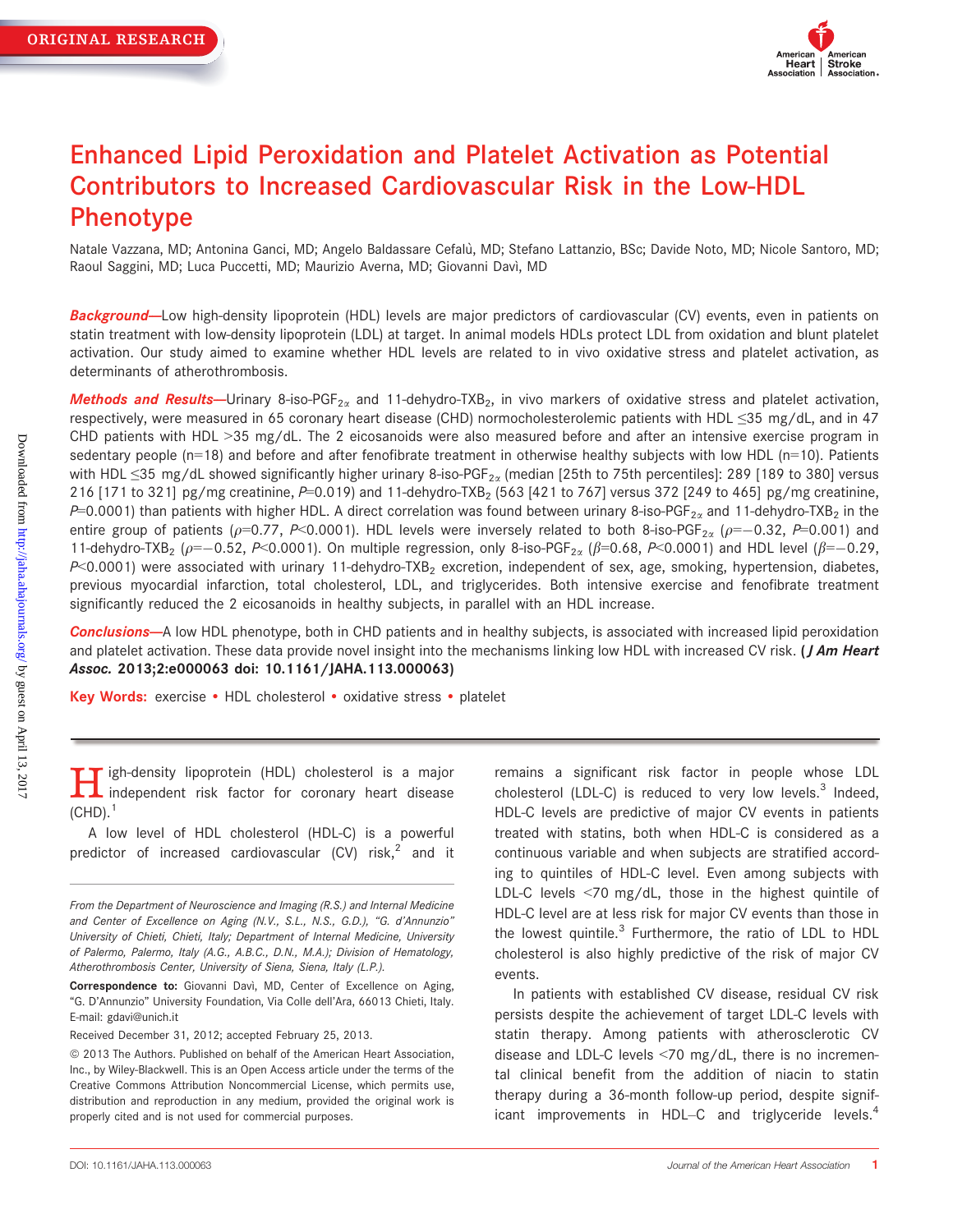Similarly, therapy with the cholesterol ester transfer protein (CEPT) inhibitor torcetrapib, despite a 72% increase in HDL-C levels, resulted in an increased risk of CV mortality and morbidity.<sup>5</sup> However, the clinical failure of torcetrapib intervention trials has been related to "off-target" effects on neurohumoral regulation of blood pressure and increased risk of arrhythmias. In addition, CEPT inhibition generates large amounts of large HDL particles that are not optimally functional.<sup>6</sup>

Interventions aimed at increasing HDL-C levels prevent the progression of  $CHD<sup>7</sup>$  In fact, niacin therapy, by increasing HDL levels, causes a significant regression of carotid intima– media thickness when combined with a statin, as compared with ezetimibe.<sup>8</sup> Interestingly, the incidence of major CV events is lower in the niacin group than in the ezetimibe group.<sup>8</sup> Intensive statin regimen, either with atorvastatin or rosuvastatin, results in very low levels of LDL-C as well as a slight increase in HDL. The 2 regimens are similar in their ability to limit progression or induce regression of coronary disease evaluated by intravascular ultrasonography.<sup>9</sup>

In addition to its cholesterol-transporting properties, HDL favorably regulates endothelial cell phenotype, promoting the production of nitric oxide (NO) by upregulating endothelial NO synthase expression. Moreover, HDL's antithrombotic properties may be related to their abilities to attenuate the expression of tissue factor and selectins and to downregulate thrombin generation via the protein C pathway, thus directly and indirectly blunting platelet activation.<sup>10</sup>

HDL exhibits antioxidant activity by inhibition of LDL oxidation with a subsequent reduction of cellular uptake by the monocyte macrophage system. $11$  A normo-triglyceridemic, low HDL-C phenotype is characterized by elevated oxidative stress and HDL particles with attenuated antioxidant activity.<sup>12</sup> Antioxidant activity of small dense HDL is deficient in type 2 diabetes, and it is linked to enhanced oxidative stress.<sup>13</sup> The increased generation of reactive oxygen species may induce enhanced lipid peroxidation of cell-membrane phospholipids or circulating LDL, leading to the increased generation of F2-isoprostanes, a family of prostaglandin isomers produced from arachidonic acid by a mechanism catalyzed by free radicals.<sup>14,15</sup> F2-isoprostanes can modulate the activation of platelets induced by low levels of other agonists.<sup>16</sup> The consistent relationship between the rates of formation of F2-isoprostanes and thromboxane (TX) in several metabolic disorders<sup>16</sup> suggests that TX-dependent platelet activation may be mediated, at least in part, by enhanced lipid peroxidation.<sup>17</sup> This vicious cycle may be downregulated by a successful weight-loss program in obesity<sup>18</sup> or by tight metabolic control obtained by insulin treatment in type 2 diabetes mellitus.<sup>19</sup>

We speculated that increased oxidative stress in CHD patients with a low-HDL phenotype could induce enhanced

generation of 8-iso-prostaglandin (PG) $F_{2\alpha}$  and other biologically active isoeicosanoids and that these compounds, in turn, could contribute to platelet activation in this setting.<sup>17</sup> Therefore, in the present study, we set out to investigate whether 8-iso-PGF<sub>2 $\alpha$ </sub> formation is increased in CHD patients with lower HDL levels (≤35 mg/dL) when compared with CHD patients with higher HDL levels (>35 mg/dL) and no significant differences in the other known CV risk factors and whether it correlates with the rate of  $TXA<sub>2</sub>$  biosynthesis. Moreover, we examined the effects of 2 interventions aimed at increasing HDL levels, that is, fenofibrate treatment and 8 weeks of a standardized aerobic program, in otherwise healthy subjects with a low-HDL phenotype by assessing time-related changes in urinary 8-iso-PGF<sub>2 $\alpha$ </sub> and in TXdependent platelet activation.

The results of the present study suggest that enhanced peroxidation of arachidonic acid to form biologically active isoprostanes may represent an important biochemical link between the low-HDL phenotype and persistent platelet activation in this setting.

#### Methods

## Design of the Studies

The first study was a cross-sectional comparison of urinary F2-isoprostane 8-iso-PGF<sub>2 $\alpha$ </sub> and 11-dehydro-TXB<sub>2</sub> (a major enzymatic metabolite of  $TXA_2$ ) of 65 normocholestoremic CHD patients with HDL-C levels ≤35 mg/dL (52 men, aged 62 [54 to 70] years) with 47 normocholestoremic CHD patients with HDL-C levels >35 mg/dL (30 men, aged 65 [57 to 68] years). CHD incidents (including angina pectoris, exercise stress testing positive for ischemia, and acute myocardial infarction in the previous 24 months) were recorded from the outpatient database or from hospital discharge diagnoses. All subjects were attending the Lipid Clinics of the University of Palermo School of Medicine. CV risk factors such as smoking, hypertension, and diabetes were equally represented in the 2 groups (Table 1).

None of the patients had taken any drugs known to affect lipid metabolism or platelet function for ≥2 weeks before the start of the study because they were unwilling to do so. Patients with renal insufficiency or proteinuria (by serum creatinine level and urinalysis), altered hepatic function (by liver enzymes), or alcohol abuse were excluded.

All subjects were studied as outpatients after a 12-hour fast. Blood samples were obtained for the following measurements: total cholesterol, triglycerides, HDL cholesterol. Each patient performed a 12-hour overnight urine collection immediately before blood sampling. Urine samples were supplemented with the antioxidant 4-hydroxy-tempo (1 mmol/L) and stored at -20°C until extraction.

ORIGINAL

RESEARCH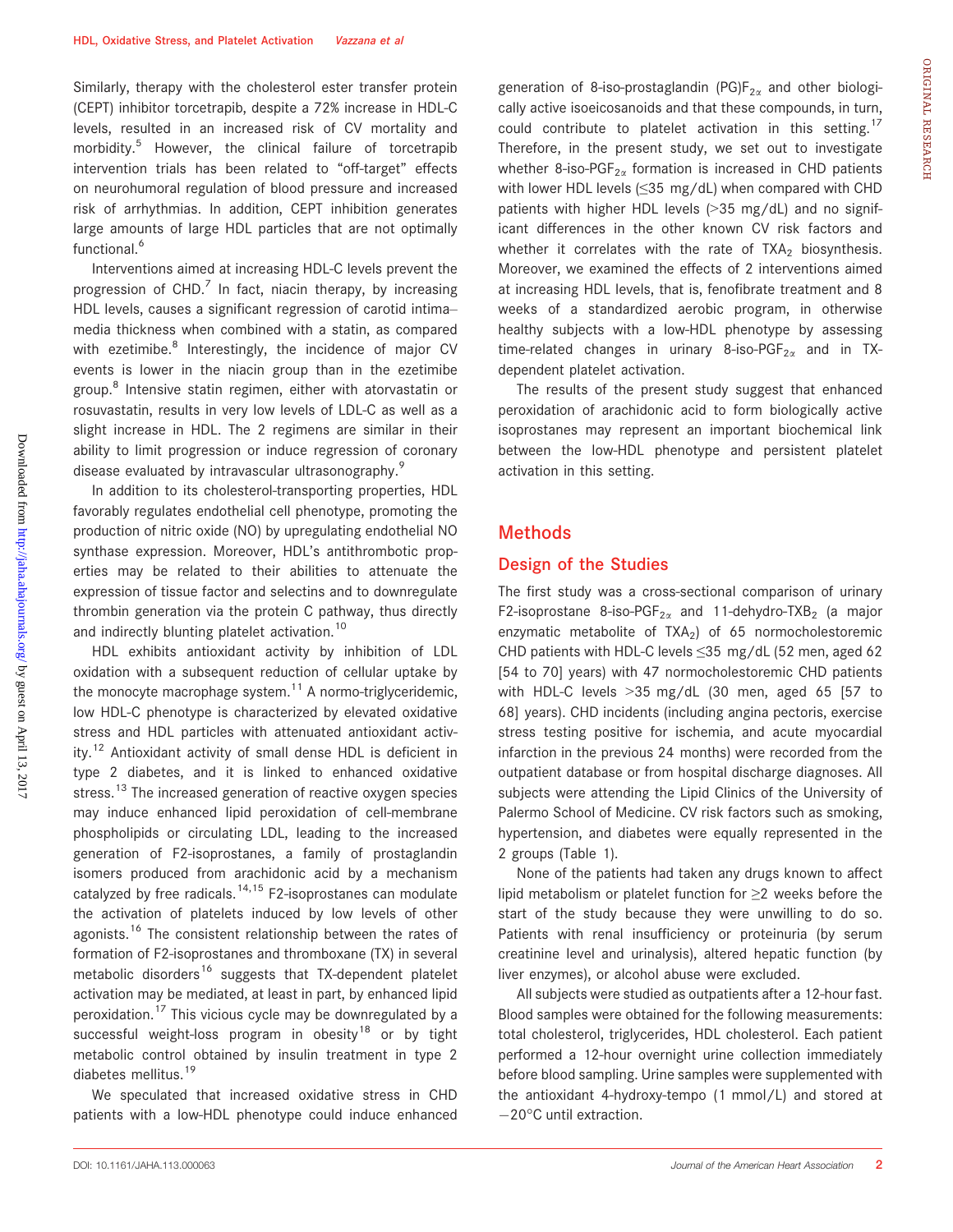| <b>Table 1.</b> Clinical Characteristics of CHD Patients |
|----------------------------------------------------------|
|----------------------------------------------------------|

| Variables                    | HDL-C $\leq$ 35 mg/dL (n=65) | HDL-C $>35$ mg/dL (n=47) | $P$ Value* |
|------------------------------|------------------------------|--------------------------|------------|
| Age, y                       | 62 (54 to 70)                | 65 (57 to 68)            | 0.439      |
| Male sex, n (%)              | 52 (80)                      | 30(64)                   | 0.09       |
| Total cholesterol, mg/dL     | 155 (133 to 180)             | 166 (152 to 182)         | 0.063      |
| Triglycerides, mg/dL         | 84 (55 to 153)               | 85 (62 to 116)           | 0.874      |
| HDL-C, mg/dL                 | 28 (25 to 32)                | 43 (39 to 47)            | < 0.001    |
| LDL-C, mg/dL                 | 110 (89 to 122)              | 99 (87 to 113)           | 0.153      |
| Cigarette smoking, n (%)     | 21(32)                       | 13 (20)                  | 0.749      |
| Arterial hypertension, n (%) | 36(55)                       | 28 (43)                  | 0.804      |
| Type 2 diabetes, $n$ $(\%)$  | 26(40)                       | 14 (22)                  | 0.36       |
| Previous MI, n (%)           | 24 (37)                      | 16(25)                   | 0.90       |

Continuous variables are reported as median (25th to 75th percentiles). CHD indicates coronary heart disease; HDL-C, ligh-density lipoprotein cholesterol; LDL-C, low-density lipoprotein cholesterol; MI, myocardial infarction.

\*By Mann–Whitney, chi-square, or Fisher exact tests, as appropriate.

The study was approved by the local Ethics Committee, and all patients gave their written informed consent to participate in the study.

A second study was performed to investigate the effects of regular high-amount, high-intensity aerobic exercise on in vivo lipid peroxidation and platelet activation in 18 healthy sedentary people with low HDL-C levels. We evaluated whether changes in HDL-C levels, induced by the exercise program, were related to changes in the 2 eicosanoids. Each participant completed an 8-week standardized aerobic highamount, high-intensity training program. Urinary 8-iso-PGF<sub>2 $\alpha$ </sub> and 11-dehydro-TXB<sub>2</sub> excretion rates had been measured before and after this intervention.

After giving written informed consent, 18 subjects (13 men, aged 50 [48 to 66] years) had been enrolled in the study. Subjects were enrolled if they had a sedentary lifestyle (regular aerobic exercise <3 times/weeks and <20 minutes/ session), had a sedentary occupation, and had a baseline HDL cholesterol concentration  $\leq 55$  mg/dL  $\leq 1.4$  mmol/L). Exclusion criteria included obesity (body mass index [BMI]  $\geq$ 30 kg/m<sup>2</sup>), diagnosis of diabetes mellitus, poorly controlled hypertension or hypercholesterolemia, pregnancy, impaired liver or renal function, previous vascular event (myocardial infarction, stroke, transient ischemic attack), or other medical conditions that would preclude vigorous exercise, and treatment with nonsteroidal anti-inflammatory drugs (NSAIDs), antioxidant supplements, anticoagulants, or antiplatelet drugs.

Each participant completed an 8-week standardized aerobic training program. The exercise training involved 2 sessions per week of supervised exercise on a cycle ergometer (Monark 915E, Vansbro, Sweden). The exercise prescription in the exercise group was high-amount, high-intensity exercise

for 55 minutes per session, the caloric equivalent of jogging  $\approx$  20 miles (32.0 km) per week at 60% to 75% of peak oxygen consumption.<sup>20</sup> There was an initial period of 1 month during which the amount and intensity of exercise were gradually increased, followed by 8 weeks at the appropriate exercise prescription. Participants started at 55% of their baseline  $VO<sub>2</sub>$ max for 45 minutes per session and progressed in intensity or duration every week according to a standardized protocol until achieving the standards scheduled for the training program (55 minutes at 75% of baseline VO<sub>2</sub> max). All exercise sessions were verified by direct supervision or by heart rate monitors that provided recorded data (Polar Electro). Daily energetic consumption was monitored by metabolic armband (Sensewear Pro3).

A third study was performed to investigate the effects of 3-month administration of fenofibrate (145 mg/day) to 10 subjects (7 men, aged 58 [55 to 60] years) with a low-HDL phenotype and triglycerides >200 mg/dL, otherwise healthy, previously unresponsive to an appropriate dietary regimen (checked regularly by a qualified nutritionist). The 10 subjects were allocated to continue the previous diet plus fenofibrate for 3 months.

All patients had a positive familial history for CV events younger than age 65. Exclusion criteria included obesity (BMI  $\geq$ 30 kg/m<sup>2</sup>), diabetes mellitus, poorly controlled hypertension or hypercholesterolemia, pregnancy, impaired liver or renal function, previous vascular event (myocardial infarction, stroke, transient ischemic attack), and treatment with NSAIDs, antioxidant supplements, anticoagulants, or antiplatelet drugs.

This study was approved by the local Ethics Committee, and all patients gave their written informed consent to participate in the study.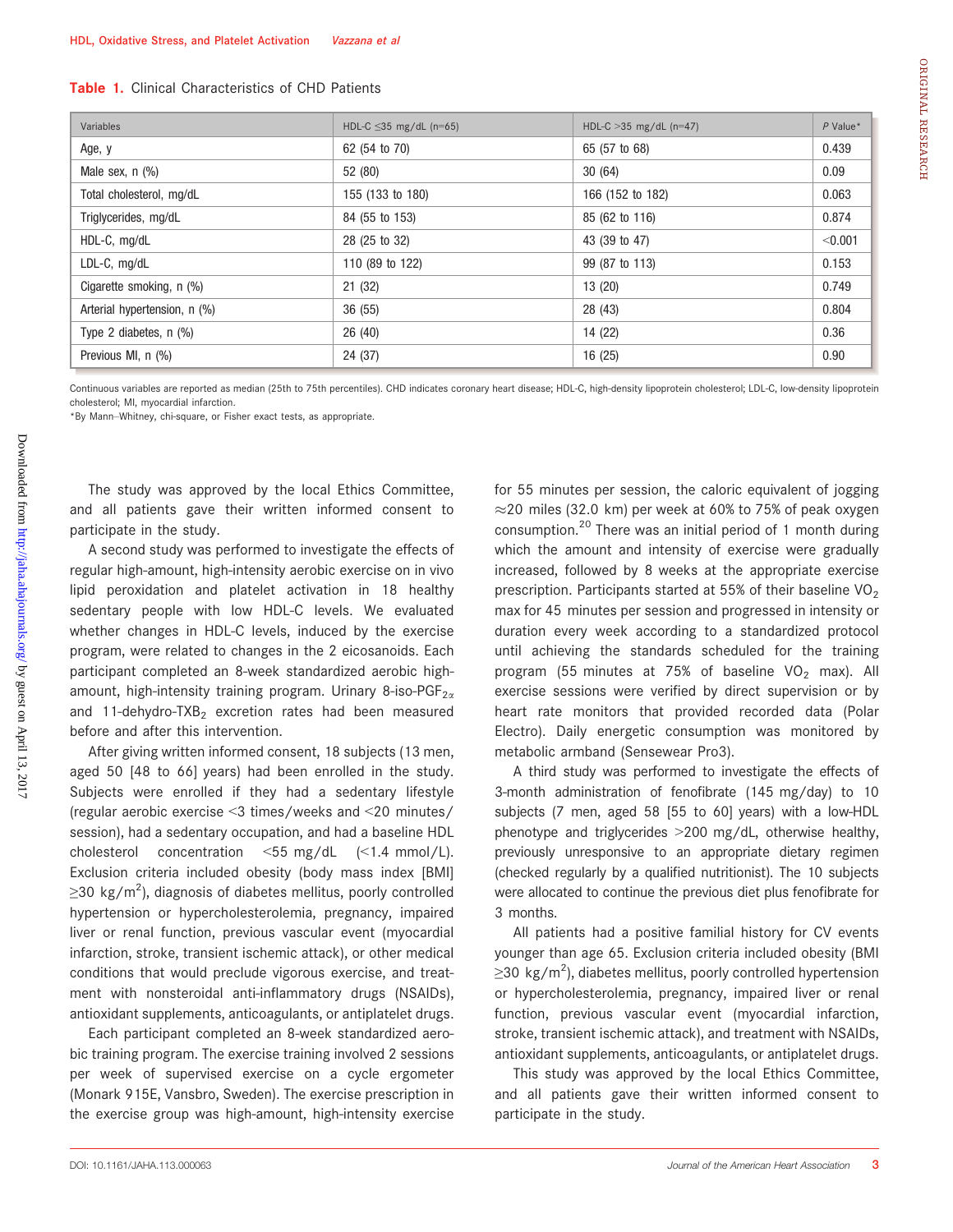#### Assays

All participants were instructed to perform an overnight urine collection and underwent a fasting blood sample drawn the following morning. Plasma, serum, and urine were stored in aliquots at  $-20^{\circ}$ C until used for the various analyses.

Urinary 8-iso-PGF<sub>2 $\alpha$ </sub> and 11-dehydro-TXB<sub>2</sub> excretion rates were measured by previously described radioimmunoassay methods. $2^{1,22}$  These methods have been validated by comparison with gas chromatography/mass spectrometry, as detailed elsewhere.<sup>21,22</sup>

Total cholesterol, triglycerides, high-density lipoprotein cholesterol (HDL-C), and low-density lipoprotein cholesterol (LDL-C) concentrations were measured as previously described.<sup>23</sup>

#### Statistical Analysis

The Kolmogorov–Smirnov test was used to determine whether each variable had a normal distribution. When necessary, logtransformation was used to normalize the data, or appropriate nonparametric tests were used. Comparisons of baseline data between the groups were performed by chi-square statistics, Fisher exact tests, or Mann–Whitney  $U$  tests.

The differences between baseline and posttreatment values were analyzed with the Wilcoxon signed rank test. The association of eicosanoid measurements with other biochemical parameters was assessed by the Spearman rank correlation test.

Stepwise multiple linear regression analysis was performed to assess variables independently associated with urinary 11-dehydro-TXB<sub>2</sub> excretion rates, with logarithmically transformed data for this analysis and forward selection of variables. Covariates included in the multiple regression

models were selected on the basis of their significance in univariate analysis and their clinical relevance to the outcome of interest, as reported from other studies. They included sex, age, smoking, hypertension, diabetes, previous myocardial infarction, total cholesterol, LDL-C, HDL-C, triglycerides, and urinary 8-iso-PGF $_{2\alpha}$ .

All values are reported as median (interquartile range [IQR]).  $P$  values <0.05 were regarded as statistically significant. All tests were 2-tailed, and analyses were performed using the SPSS (version 16.0; APSS, Chicago, IL), statistical package.

#### **Results**

The baseline characteristics of the 112 CHD patients are detailed in Table 1. The 2 groups of patients (CHD with HDL-C levels ≤35 and >35 mg/dL) were comparable both for sex distribution and for age. No statistically significant differences were found between the 2 groups of patients for CV risk factors.

Urinary excretion rate of the F2-isoprostane 8-iso-PGF<sub>2 $\alpha$ </sub> was significantly ( $P=0.019$ ) higher in the CHD patients with HDL ≤35 mg/dL than in the patients with higher HDL levels: 289 (189 to 380) versus 216 (171 to 321) pg/mg creatinine (Figure 1A). Moreover, patients with HDL ≤35 mg/dL had a significantly ( $P=0.0001$ ) higher excretion rate of 11-dehydro- $TXB<sub>2</sub>$ , an index of in vivo platelet activation, than did patients with higher HDL levels: 563 (421 to 767) versus 372 (249 to 465) pg/mg creatinine (Figure 1B).

As depicted in Figure 2, a highly statistically significant direct correlation was found between the rates of excretion of 8-iso-PGF<sub>2 $\alpha$ </sub> and 11-dehydro-TXB<sub>2</sub> in both groups of patients ( $\rho$ =0.77, P<0.0001), suggesting a potential link between lipid peroxidation and platelet activation in this setting. In the



Figure 1. Urinary levels of 8-iso-PGF<sub>2x</sub> (A) and 11-dehydro-TXB<sub>2</sub> (B) in normocholesterolemic CHD patients, according to HDL cholesterol levels. The horizontal dotted lines denote the median value for each study group. 8-iso-PGF<sub>2x</sub> indicates 8-iso-prostaglandin F<sub>2a</sub>; 11-dehydro-TXB<sub>2</sub>, 11-dehydrothromboxane  $B_2$ ; CHD, coronary heart disease; HDL, high-density lipoprotein.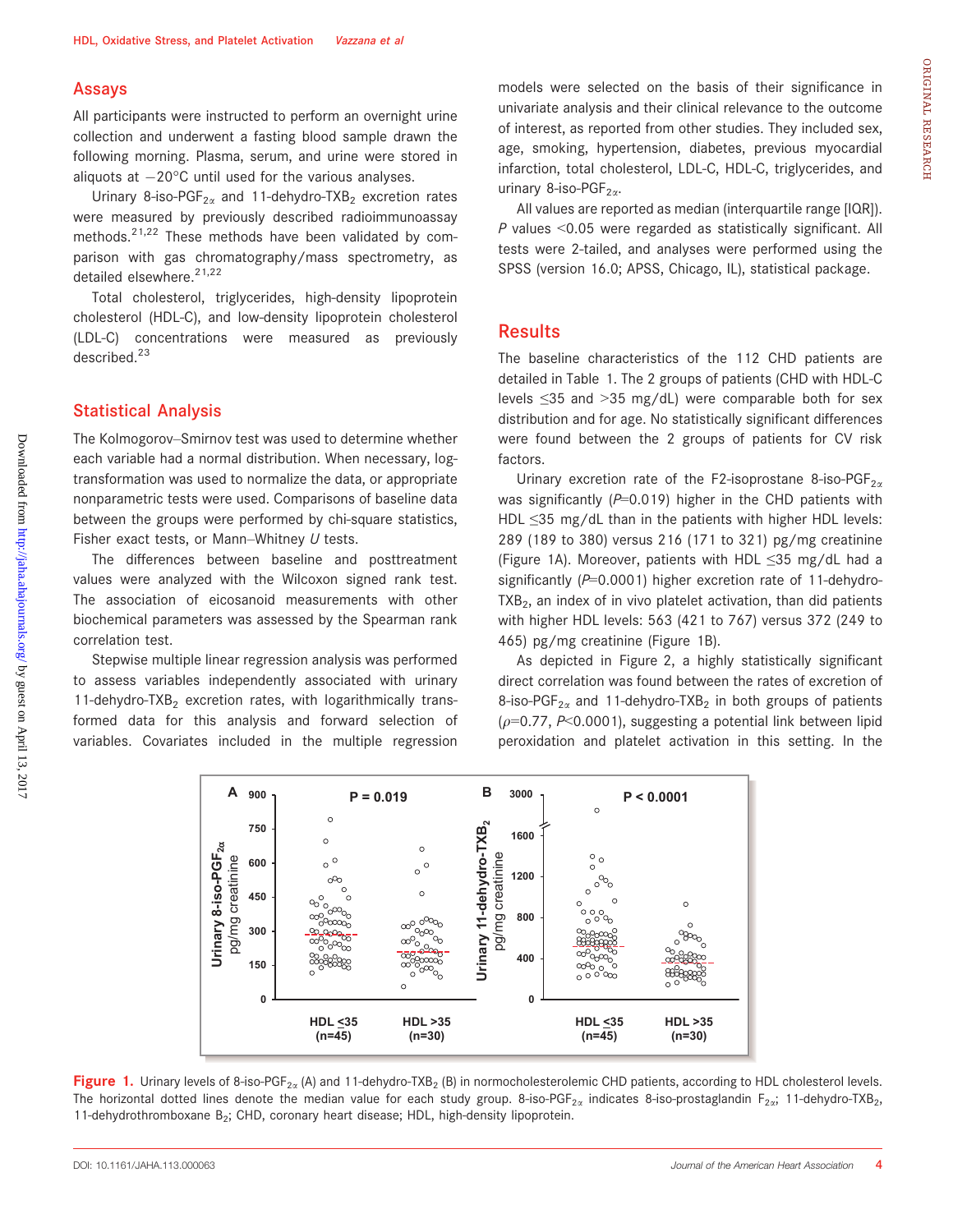

**Figure 2.** Correlation between urinary 8-iso-PGF<sub>2 $\alpha$ </sub> and 11-dehydro-TXB<sub>2</sub> in CHD patients with HDL cholesterol  $\leq$ 35 mg/dL (closed circles) and with HDL > 35 mg/dL (open circles). 8-iso-PGF<sub>2a</sub> indicates 8-iso-prostaglandin  $F_{2\alpha}$ ; 11-dehydro-TXB<sub>2</sub>, 11-dehydrothromboxane  $B_2$ ; CHD, coronary heart disease; HDL, high-density lipoprotein.

entire group of CHD patients, HDL level was inversely related to both 8-iso-PGF<sub>2 $\alpha$ </sub> ( $\rho=-0.32$ , P=0.001) and 11-dehydro-TXB<sub>2</sub> ( $\rho = -0.52$ , P<0.0001); see Figure 3.

On multiple regression analysis, only urinary 8-iso-PGF<sub>2 $\alpha$ </sub>  $(\beta=0.68, t=10.6, P<0.0001)$  and HDL level  $(\beta=-0.29, t=-4.56,$  $P<0.0001$ ) were associated with urinary 11-dehydro-TXB<sub>2</sub> levels, independently of sex, age, smoking, hypertension, diabetes, previous myocardial infarction, total cholesterol, LDL-C, and triglycerides.

#### Effects of the Exercise Program

We investigated the effects of an 8-week standardized highamount, high-intensity aerobic exercise on in vivo lipid peroxidation and platelet activation in 18 healthy sedentary people with low HDL cholesterol levels. Because weight loss may significantly affect in vivo lipid peroxidation and platelet activation,<sup>18</sup> subjects were given the recommendation of maintaining body weight during the 2-month period, and thus they had a small but not significant weight gain.

Exercise training had no significant effect on total cholesterol or LDL-C concentrations. There was a statistically significant increase ( $P=0.041$ ) of HDL-C levels, from 47.5 (42.5 to 49.0) to 52.5 (45.0 to 61.3) mg/dL, after the highamount, high-intensity training period. There was also a significant reduction in triglyceride concentration (from 119 [92 to 177] to 95 [77 to 118] mg/dL, P=0.025).

The 8-week exercise program was associated with a significant reduction in the urinary excretion rate of both 8-iso-PGF<sub>2 $\alpha$ </sub> and 11-dehydro-TXB<sub>2</sub> (by 25% [9.3% to 58%] and 29% [20% to 40%], respectively, versus baseline;  $P<0.0001$ ; Figure 4A and 4B).

Statistically significant inverse correlations were found between HDL-C and 11-dehydro-TXB<sub>2</sub> levels ( $\rho = -0.38$ ,  $P=0.023$ ) over the 8-week training period by pooling the data obtained before and after exercise (Figure 4C).

## Effects of Fenofibrate

We next examined the effects of 3 months of administration of fenofibrate (145 mg/day) on the urinary excretion of 8-iso- $PGF_{2\alpha}$  and 11-dehydro-TXB<sub>2</sub> in subjects with a low-HDL phenotype and triglycerides >200 mg/dL but otherwise healthy to test the hypothesis of a cause–effect relationship between a low-HDL phenotype and enhanced lipid peroxidation and platelet activation in the setting of healthy people with low HDL-C levels.

After fenofibrate treatment, HDL-C levels were significantly increased, by 14% (5.0% to 25%;  $P=0.007$ ), whereas triglyceride levels were significantly decreased, by 41% (38% to 46%;  $P=0.005$ ). Despite this, both urinary 8-iso-PGF<sub>2 $\alpha$ </sub> and



Figure 3. Correlations between HDL cholesterol and urinary 8-iso-PGF<sub>2x</sub> (A) and 11-dehydro-TXB<sub>2</sub> (B) in CHD patients. HDL indicates highdensity lipoprotein; 8-iso-PGF<sub>2a</sub>, 8-iso-prostaglandin F<sub>2a</sub>; 11-dehydro-TXB<sub>2</sub>, 11-dehydrothromboxane B<sub>2</sub>; CHD, coronary heart disease.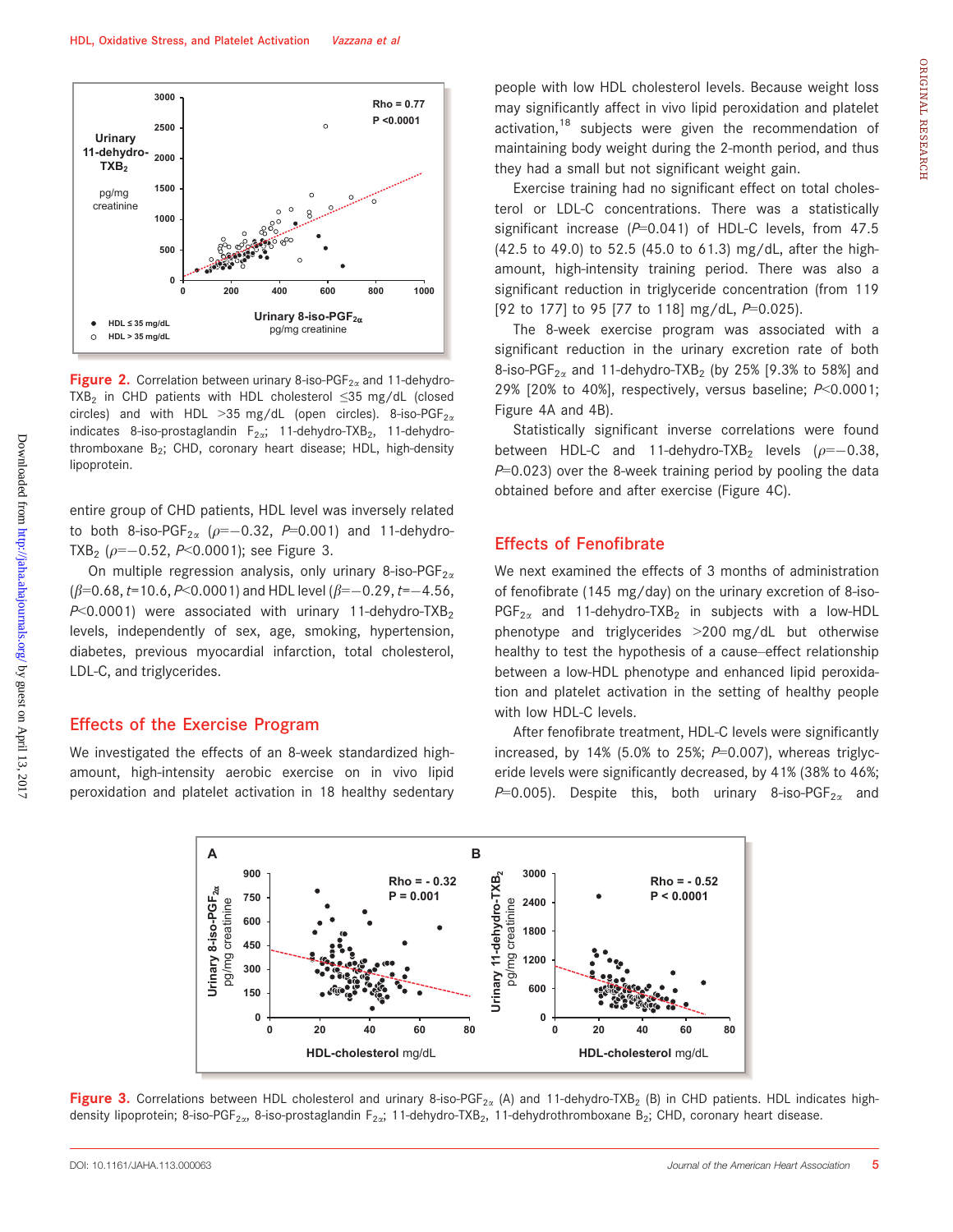

Figure 4. Urinary levels of 8-iso-PGF<sub>2x</sub> (A) and 11-dehydro-TXB<sub>2</sub> (B) in 18 healthy sedentary subjects before and after an aerobic high-amount, high-intensity training program. C, Correlation between urinary 8-iso-PGF<sub>2a</sub> and 11-dehydro-TXB<sub>2</sub> before (open circles) and after (closed circles) exercise training. 8-iso-PGF<sub>2x</sub> indicates 8-iso-prostaglandin F<sub>2x</sub>; 11-dehydro-TXB<sub>2</sub>, 11-dehydrothromboxane B<sub>2</sub>; HDL, high-density lipoprotein.

11-dehydro-TXB<sub>2</sub> excretion rates were not significantly changed in the whole group. However, in the 5 subjects in whom fenofibrate induced an increase of HDL cholesterol level above the median, we observed a significant reduction in urinary 8-iso-PGF<sub>2 $\alpha$ </sub> and 11-dehydro-TXB<sub>2</sub> excretion rates, by 39% (27% to 45%) and 70% (45% to 72%), respectively  $(P=0.043)$  in comparison with no significant modifications obtained in the 5 subjects who had an increase of HDL cholesterol below the median (Figure 5). Moreover, in the former group of subjects, all individual values of urinary 8-iso-PGF<sub>2 $\alpha$ </sub> and 11-dehydro-TXB<sub>2</sub> levels fell within the range of those of healthy subjects.<sup>18</sup> Finally, the changes in 8-iso-PGF<sub>2 $\alpha$ </sub> levels were also associated with the reduction in urinary 11-dehydro-TXB<sub>2</sub> levels because a statistically significant correlation was found between the rates of excretion of these eicosanoids throughout the range of values measured at baseline and after 3 months of administration of 145 mg of fenofibrate ( $\rho$ =0.77, P=0.009).

## **Discussion**

Low HDL-C is an independent CV risk factor, and the increase of HDL-C of only 1 mg/dL leads to a risk reduction of 2% to  $3\%$ .<sup>1,2</sup> Despite aggressive LDL-C lowering with statin therapy, a residual risk of CV morbidity and mortality still occurs in a

significant portion of subjects. $3,4$  There is compelling evidence in animal models that increasing HDL levels is antiatherogenic.<sup>1</sup> Therefore, raising HDL-C was thought of as a strategy for reducing the residual CV risk. However, a recent systematic review and meta-regression analysis of randomized controlled trials<sup>24</sup> has suggested that increasing the amount of HDL-C does not reduce the risk of coronary heart disease events and mortality.

HDLs have several protective properties that are independent of their involvement in cholesterol metabolism. They have antiatherogenic properties that reduce oxidation and vascular inflammation and improve endothelial function, thus promoting endothelial repair. Among antioxidant properties of HDL, the transfer of oxidized lipids from LDL to HDL, including oxidized phospholipids such as hydroperoxides and F2-isoprostanes, facilitates subsequent degradation of these products by HDL enzymes or by delivery to the liver for degradation, thus preventing pathological activities of these molecules. Normal functional HDL has high anti-oxidant potential, but when these antioxidant functions are overwhelmed by pathological processes, HDL is converted into a dysfunctional particle characterized by decreased anti-inflammatory and antioxidant properties.<sup>25</sup>

In vitro studies show that HDL inhibits agonist-stimulated platelet aggregation.<sup>26</sup> This inhibitory effect is mediated by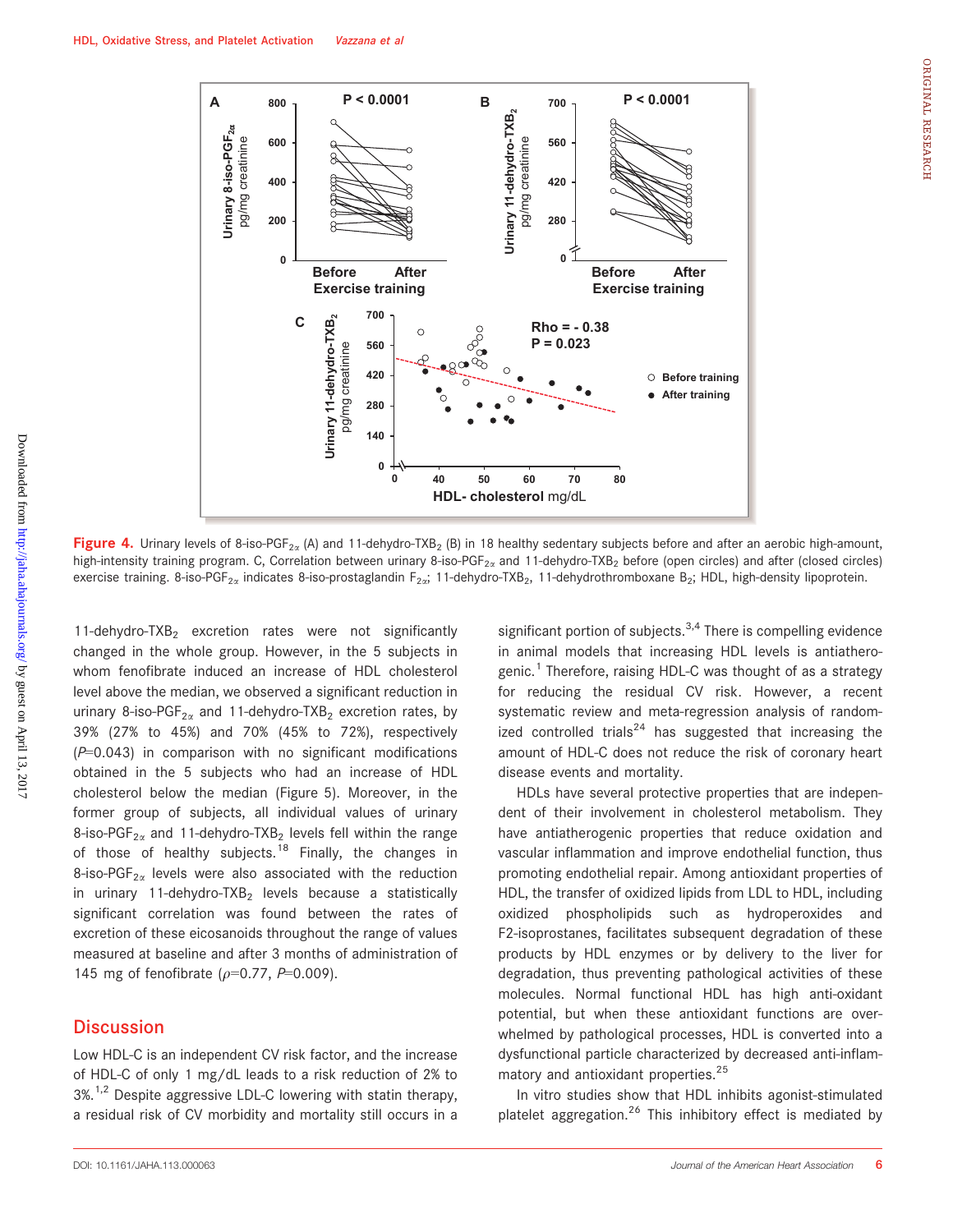

Figure 5. Urinary levels of 8-iso-PGF<sub>2x</sub> and 11-dehydro-TXB<sub>2</sub> in 10 healthy individuals with low HDL cholesterol and hypertriglyceridemia before and after a 3-month fenofibrate (145 mg/day) treatment. A and B, Subjects who had an increase in HDL cholesterol above the median. C and D, Subjects who had an increase in HDL cholesterol below the median. 8-iso-PGF<sub>2x</sub> indicates 8-iso-prostaglandin F<sub>2x</sub>; 11-dehydro-TXB<sub>2</sub>, 11-dehydrothromboxane B<sub>2</sub>; ns, not significant; HDL, high-density lipoprotein.

scavenger receptor type B1 and/or the apolipoprotein E receptor apoER2/LRP8 and is linked to the induction of intracellular signaling cascades encompassing stimulation of protein kinase C, cytoplasmatic alkalization, and generation of nitric oxide. Moreover, the infusion of Apo A-1 Milano (a protective variant of the major protein constituent of HDL) into rats inhibits platelet aggregation.<sup>10</sup>

However, no evidence has been provided for the association between a low-HDL phenotype and in vivo platelet activation as well as in vivo lipid peroxidation.

Biochemical evidence of increased platelet activation in vivo was obtained through noninvasive measurements of TX metabolite excretion<sup>22,27</sup> that avoided artifactual platelet activation during and after blood sampling. Although we did not measure platelet aggregation in our study, it should be emphasized that the ex vivo measurement of platelet responses to various agonists represents an index of functional capacity that by no means reflects the extent of platelet activation in vivo.<sup>27</sup> The excretion rate of the major enzymatic metabolite of  $TXA_2$ , 11-dehydro-TXB<sub>2</sub>, has been validated as a reliable and noninvasive, integrated index of in vivo platelet activation.<sup>17</sup>

Moreover, increased generation of reactive oxidant species can induce enhanced lipid peroxidation of cell-membrane phospholipids or circulating LDL, leading to increased generation of F2-isoprostanes, bioactive compounds produced from arachidonic acid by a free radical–catalyzed mechanism of lipid peroxidation.<sup>28</sup> Activated platelets are also a source of reactive oxidant species (by NADPH oxidase)<sup>29</sup> and might contribute to isoprostane generation by COX-dependent mechanisms.<sup>30</sup> It has been proposed that F2-isoprostanes might transduce the effects of oxidant stress associate with complex metabolic disorders into specialized forms of cellular activation. In particular, 8-iso-PGF $_{2\alpha}$  might be able to modify platelet adhesive reactions and platelet activation in vitro by low concentrations of agonists.<sup>16</sup>

In the present report, we performed a series of studies to test the hypothesis that persistent in vivo platelet activation maybe related, at least in part, to enhanced urinary excretion of the F2-isoprostane 8-iso-PGF<sub>2 $\alpha$ </sub> as a marker of in vivo lipid peroxidation in the setting of a low-HDL phenotype.

In the first study, we performed a cross-sectional evaluation of the 2 eicosanoids in normocholesterolemic CHD patients, and we found that the formation and urinary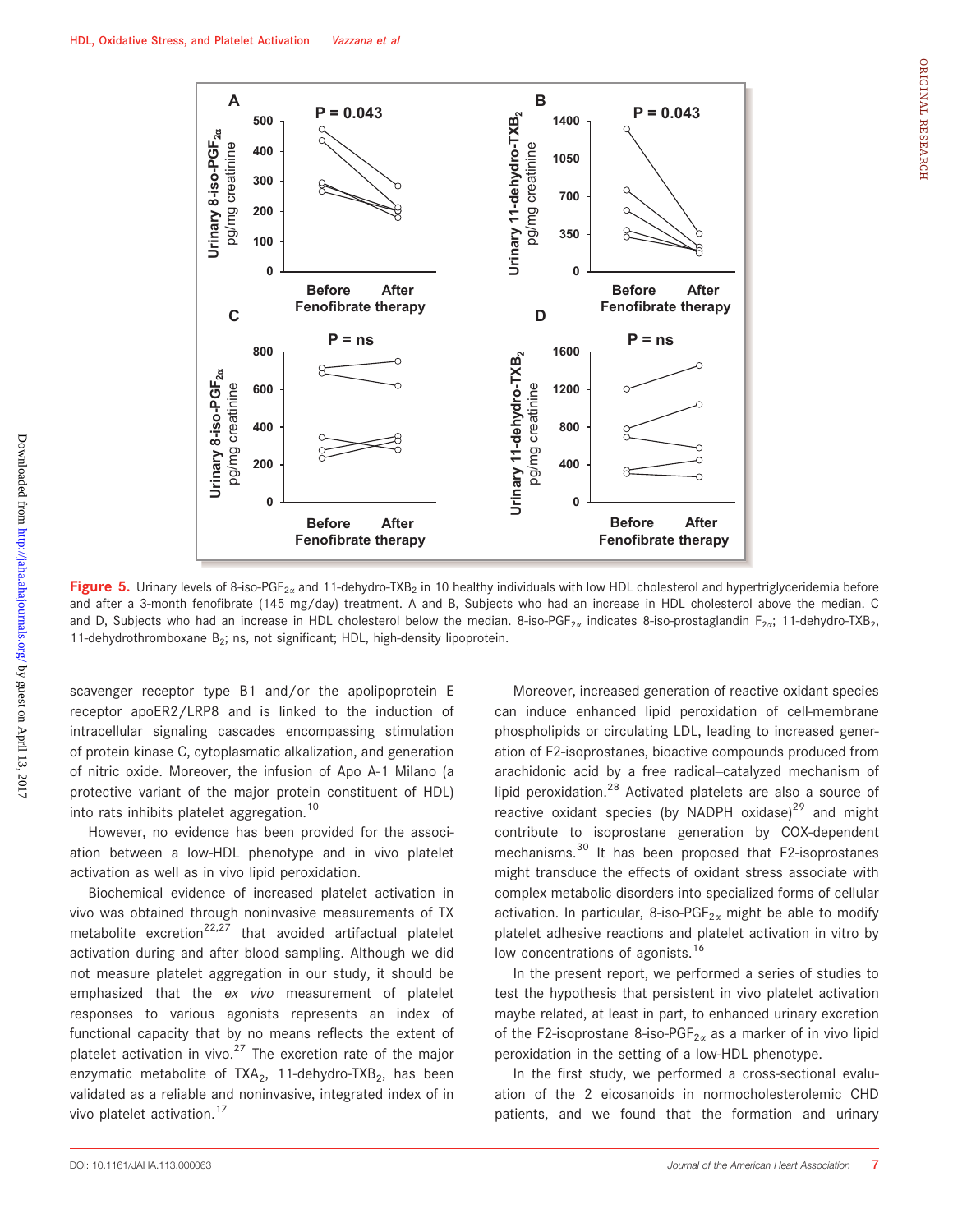excretion of 8-iso-PGF<sub>2 $\alpha$ </sub> was elevated in the vast majority of a relatively large group of patients with HDL-C levels <35 mg/dL in comparison with a group of CHD patients with higher HDL-C levels, carefully characterized for other variables potentially influencing lipid peroxidation (see Table 1).<sup>28</sup> Moreover, we have identified a novel mechanism through which low HDL-C levels may affect CV morbidity and mortality, that is, TX-dependent platelet activation. In fact, low HDL-C levels in CHD patients were associated with a significantly higher rate of TX metabolite excretion than measured in CHD patients with higher HDL-C levels. The consistent linear relationship between the excretion of rates of 8-iso-PGF<sub>2a</sub> and 11-dehydro-TXB<sub>2</sub> demonstrated in our study confirms and extends previous findings in subjects with other CV risk factors such diabetes mellitus or hypercholesterolemia.<sup>17</sup>

Further evidence for a cause-and-effect relationship between low HDL-C level and persistent platelet activation was obtained through 2 interventional studies: the first in sedentary people, the second in subjects with low HDL-C levels but otherwise healthy.

When we performed a study with a high-intensity, highamount exercise program for 2 months for sedentary people, we observed significant decreases in both TX-dependent platelet activation (11-dehydro-TXB<sub>2</sub>) and lipid peroxidation (8-iso-PGF<sub>2 $\alpha$ </sub>), with an inverse correlation between the TX metabolite and HDL level. Our data are in accordance with a recent study of adolescents with metabolic syndrome reporting that a physical activity program induced amelioration of HDL levels as well as of markers of oxidative stress. $31$ 

In healthy subjects with low HDL-C and high triglycerides, the reduction in both lipid peroxidation and TX-dependent platelet activation was proportional to the effect of fenofibrate on HDL levels. In fact, HDL-C increase above the median led to normalization of the 2 noninvasive indexes of platelet activation and lipid peroxidation. This is consistent with the finding that age-related changes in middle-aged nonobese men show a simultaneous decrease in HDL-C levels as well as plasma oxidative stress markers (8-iso-PGF<sub>2 $\alpha$ </sub> and malondialdehyde).<sup>32</sup>

The results of our study suggest that markers of lipid peroxidation and TX-dependent platelet activation may be useful synergistically with measurement of dysfunctional HDLs to improve CV risk stratification in patients with low HDL-C.

Several limitations of the intervention studies should be acknowledged. These include lack of randomization and small sample size of the 2 interventional studies. Despite these limitations, our findings may have important clinical implications for primary and secondary prevention in patients with a low HDL phenotype, providing novel insight into the mechanisms linking low HDL and occurrence of CV disease. In fact, within the limits of our relatively small mechanistic studies with biochemical end points, our results suggest that a substantial reduction in TX-dependent platelet activation can be achieved by a significant increase in HDL levels obtained through different tools (exercise and fenofibrate). For subjects who fail to achieve a substantial HDL-C increase, low-dose aspirin may be considered as an option after evaluating the potential benefit and hemorrhagic risk of the individual patient.<sup>33</sup>

## Sources of Funding

This study was supported by grants from the European Commission (EICOSANOX Integrated Project 005033).

## **Disclosures**

None.

#### References

- 1. Ashen MD, Blumenthal RS. Clinical practice. Low HDL cholesterol levels. N Engl J Med. 2005;353:1252–1260.
- 2. Sharrett AR, Ballantyne CM, Coady SA, Heiss G, Sorlie PD, Catellier D, Patsch W; Atherosclerosis Risk in Communities Study Group. Coronary heart disease prediction from lipoprotein cholesterol levels, triglycerides, lipoprotein(a), apolipoproteins A-I and B, and HDL density subfractions: the Atherosclerosis Risk in Communities (ARIC) Study. Circulation. 2001;104:1108–1113.
- 3. Barter P, Gotto AM, LaRosa JC, Maroni J, Szarek M, Grundy SM, Kastelein JJ, Bittner V, Fruchart JC; Treating to New Targets Investigators. HDL cholesterol, very low levels of LDL cholesterol, and cardiovascular events. N Engl J Med. 2007;357:1301–1310.
- 4. AIM-HIGH Investigators, Boden WE, Probstfield JL, Anderson T, Chaitman BR, Desvignes-Nickens P, Koprowicz K, McBride R, Teo K, Weintraub W. Niacin in patients with low HDL cholesterol levels receiving intensive statin therapy. N Engl J Med. 2011;365:2255–2267.
- 5. Barter PJ, Caulfield M, Eriksson M, Grundy SM, Kastelein JJ, Komajda M, Lopez-Sendon J, Mosca L, Tardif JC, Waters DD, Shear CL, Revkin JH, Buhr KA, Fisher MR, Tall AR, Brewer B; ILLUMINATE Investigators. Effects of torcetrapib in patients at high risk for coronary events. N Engl J Med. 2007;357:2109-2122.
- 6. Goldberg AS, Hegele RA. Cholesteryl ester transfer protein inhibitors for dyslipidemia: focus on dalcetrapib. Drug Des Devel Ther. 2012;6:251-259.
- 7. Whitney EJ, Krasuski RA, Personius BE, Michalek JE, Maranian AM, Kolasa MW, Monick E, Brown BG, Gotto AM Jr. A randomized trial of a strategy for increasing high-density lipoprotein cholesterol levels: effects on progression of coronary heart disease and clinical events. Ann Intern Med. 2005;142:95–104.
- 8. Kastelein JJ, Bots ML. Statin therapy with ezetimibe or niacin in high-risk patients. N Engl J Med. 2009;361:2180–2183.
- 9. Nicholls SJ, Ballantyne CM, Barter PJ, Chapman MJ, Erbel RM, Libby P, Raichlen JS, Uno K, Borgman M, Wolski K, Nissen SE. Effect of two intensive statin regimens on progression of coronary disease. N Engl J Med. 2011;365:2078-2087.
- 10. Mineo C, Deguchi H, Griffin JH, Shaul PW. Endothelial and antithrombotic actions of HDL. Circ Res. 2006;98:1352–1364.
- 11. Navab M, Ananthramaiah GM, Reddy ST, Van Lenten BJ, Ansell BJ, Fonarow GC, Vahabzadeh K, Hama S, Hough G, Kamranpour N, Berliner JA, Lusis AJ, Fogelman AM. The oxidation hypothesis of atherogenesis: the role of oxidized phospholipids and HDL. J Lipid Res. 2004;45:993–1007.
- 12. Kontush A, de Faria EC, Chantepie S, Chapman MJ. A normotriglyceridemic, low HDL-cholesterol phenotype is characterised by elevated oxidative stress and HDL particles with attenuated antioxidative activity. Atherosclerosis. 2005;182:277–285.
- 13. Nobécourt E, Jacqueminet S, Hansel B, Chantepie S, Grimaldi A, Chapman MJ, Kontush A. Defective antioxidative activity of small dense HDL3 particles in type 2 diabetes: relationship to elevated oxidative stress and hyperglycaemia. Diabetologia. 2005;48:529–538.
- 14. Morrow JD, Hill KE, Burk RF, Nammour TM, Badr KF, Roberts LJ II. A series of prostaglandin F2-like compounds are produced in vivo in humans by a non-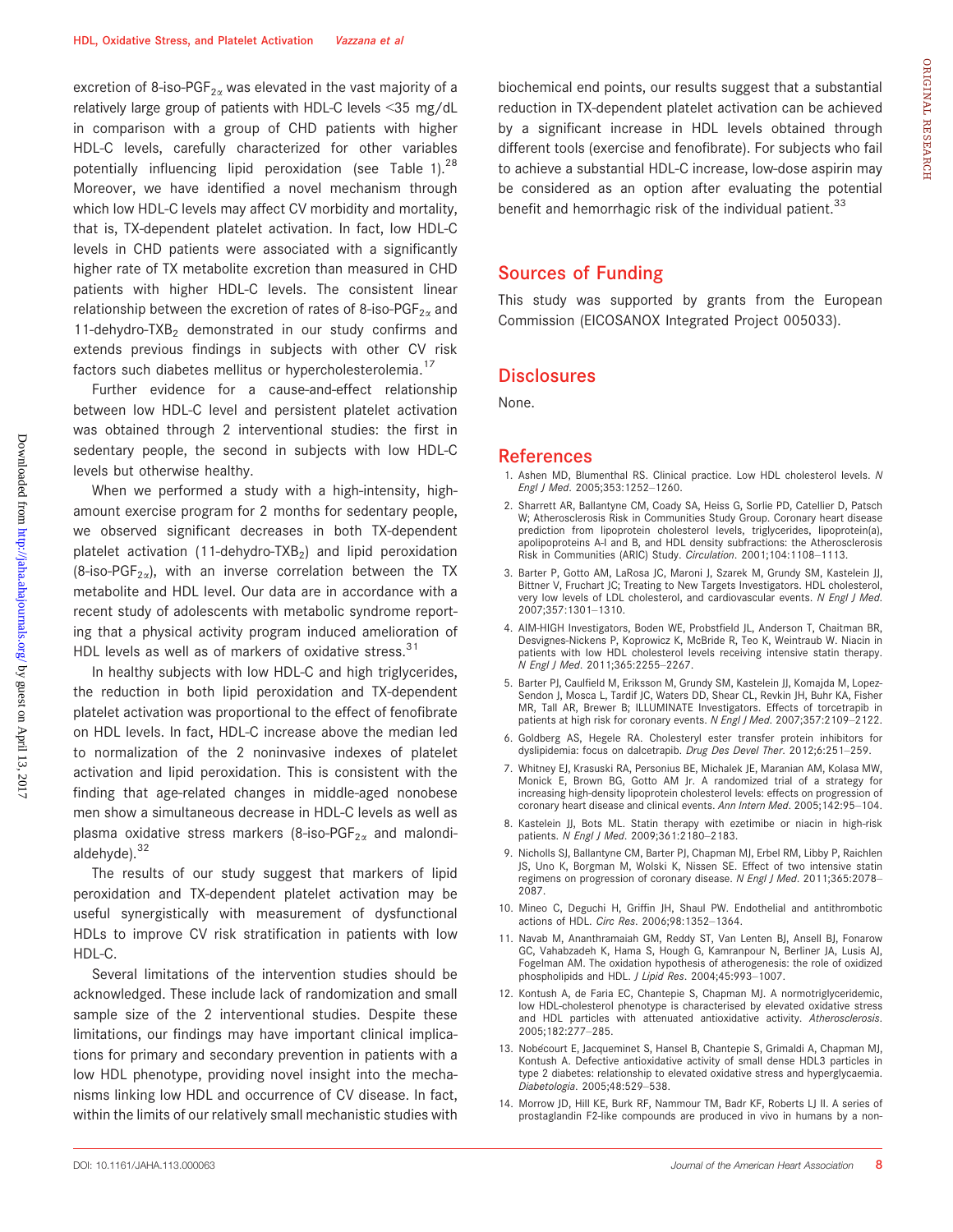cyclooxygenase, free radical-catalyzed mechanism. Proc Natl Acad Sci USA. 1990;87:9383–9387.

- 15. Morrow JD. Quantification of isoprostanes as indices of oxidant stress and the risk of atherosclerosis in humans. Arterioscler Thromb Vasc Biol. 2005;25: 279–286.
- 16. Pratico D, Smyth EM, Violi F, FitzGerald GA. Local amplification of platelet function by 8-Epi prostaglandin F2alpha is not mediated by thromboxane receptor isoforms. J Biol Chem. 1996;271:14916–14924.
- 17. Davì G, Patrono C. Platelet activation and atherothrombosis. N Engl J Med. 2007;357:2482–2494.
- 18. Davì G, Guagnano MT, Ciabattoni G, Basili S, Falco A, Marinopiccoli M, Nutini M, Sensi S, Patrono C. Platelet activation in obese women: role of inflammation and oxidant stress. JAMA. 2002;288:2008–2014.
- 19. Davì G, Ciabattoni G, Consoli A, Mezzetti A, Falco A, Santarone S, Pennese E, Vitacolonna E, Bucciarelli T, Costantini F, Capani F, Patrono C. In vivo formation of 8-iso-prostaglandin f2alpha and platelet activation in diabetes mellitus: effects of improved metabolic control and vitamin E supplementation. Circulation. 1999;99:224–229.
- 20. Kraus WE, Houmard JA, Duscha BD, Knetzger KJ, Wharton MB, McCartney JS, Bales CW, Henes S, Samsa GP, Otvos JD, Kulkarni KR, Slentz CA. Effects of the amount and intensity of exercise on plasma lipoproteins. N Engl J Med. 2002;347:1483–1492.
- 21. Wang Z, Ciabattoni G, Creminon C, Lawson J, Fitzgerald GA, Patrono C, Maclouf J. Immunological characterization of urinary 8-epi-prostaglandin F2 alpha excretion in man. J Pharmacol Exp Ther. 1995;275:94–100.
- 22. Ciabattoni G, Pugliese F, Davì G, Pierucci A, Simonetti BM, Patrono C. Fractional conversion of thromboxane B2 to urinary 11-dehydrothromboxane B2 in man. Biochim Biophys Acta. 1989;992:66–70.
- 23. Davì G, Averna M, Catalano I, Barbagallo C, Ganci A, Notarbartolo A, Ciabattoni G, Patrono C. Increased thromboxane biosynthesis in type IIa hypercholesterolemia. Circulation. 1992;85:1792–1798.
- 24. Briel M, Ferreira-Gonzalez I, You JJ, Karanicolas PJ, Akl EA, Wu P, Blechacz B, Bassler D, Wei X, Sharman A, Whitt I, Alves da Silva S, Khalid Z, Nordmann AJ, Zhou Q, Walter SD, Vale N, Bhatnagar N, O'Regan C, Mills EJ, Bucher HC,

Montori VM, Guyatt GH. Association between change in high density lipoprotein cholesterol and cardiovascular disease morbidity and mortality: systematic review and meta-regression analysis. BMJ. 2009;338:b92.

- 25. Podrez EA. Anti-oxidant properties of high-density lipoprotein and atherosclerosis. Clin Exp Pharmacol Physiol. 2010;37:719–725.
- 26. Nofer JR, Brodde MF, Kehrel BE. High-density lipoproteins, platelets and the pathogenesis of atherosclerosis. Clin Exp Pharmacol Physiol. 2010;37:726– 735.
- 27. FitzGerald GA, Pedersen AK, Patrono C. Analysis of prostacyclin and thromboxane biosynthesis in cardiovascular disease. Circulation. 1983;67: 1174–1177.
- 28. Patrono C, Falco A, Davì G. Isoprostane formation and inhibition in atherothrombosis. Curr Opin Pharmacol. 2005;5:198–203.
- 29. Pignatelli P, Carnevale R, Di Santo S, Bartimoccia S, Sanguigni V, Lenti L, Finocchi A, Mendolicchio L, Soresina AR, Plebani A, Violi F. Inherited human gp91phox deficiency is associated with impaired isoprostane formation and platelet dysfunction. Arterioscler Thromb Vasc Biol. 2011;31:423–434.
- 30. Pratico D, Lawson JA, FitzGerald GA. Cyclooxygenase-dependent formation of the isoprostane, 8-epi prostaglandin F2 alpha. J Biol Chem. 1995;270:9800–9808.
- 31. Camarillo-Romero E, Dominguez-Garcia MV, Amaya-Chavez A, Camarillo-Romero Mdel S, Talavera-Piña J, Huitron-Bravo G, Majluf-Cruz A. Effects of a physical activity program on markers of endothelial dysfunction, oxidative stress, and metabolic status in adolescents with metabolic syndrome. ISRN Endocrinol. 2012;2012:970629.
- 32. Kim JY, Kim OY, Paik JK, Kwon DY, Kim HJ, Lee JH. Association of age-related changes in circulating intermediary lipid metabolites, inflammatory and oxidative stress markers, and arterial stiffness in middle-aged men. Age (Dordr). Jul 18, 2012. doi:10.1007/s11357-012-9454-2. Available at http:// link.springer.com. Accessed March 28, 2013.
- 33. Patrono C, Andreotti F, Arnesen H, Badimon L, Baigent C, Collet JP, De Caterina R, Gulba D, Huber K, Husted S, Kristensen SD, Morais J, Neumann FJ, Rasmussen LH, Siegbahn A, Steg PG, Storey RF, Van de Werf F, Verheugt F. Antiplatelet agents for the treatment and prevention of atherothrombosis. Eur Heart J. 2011;32:2922–2932.